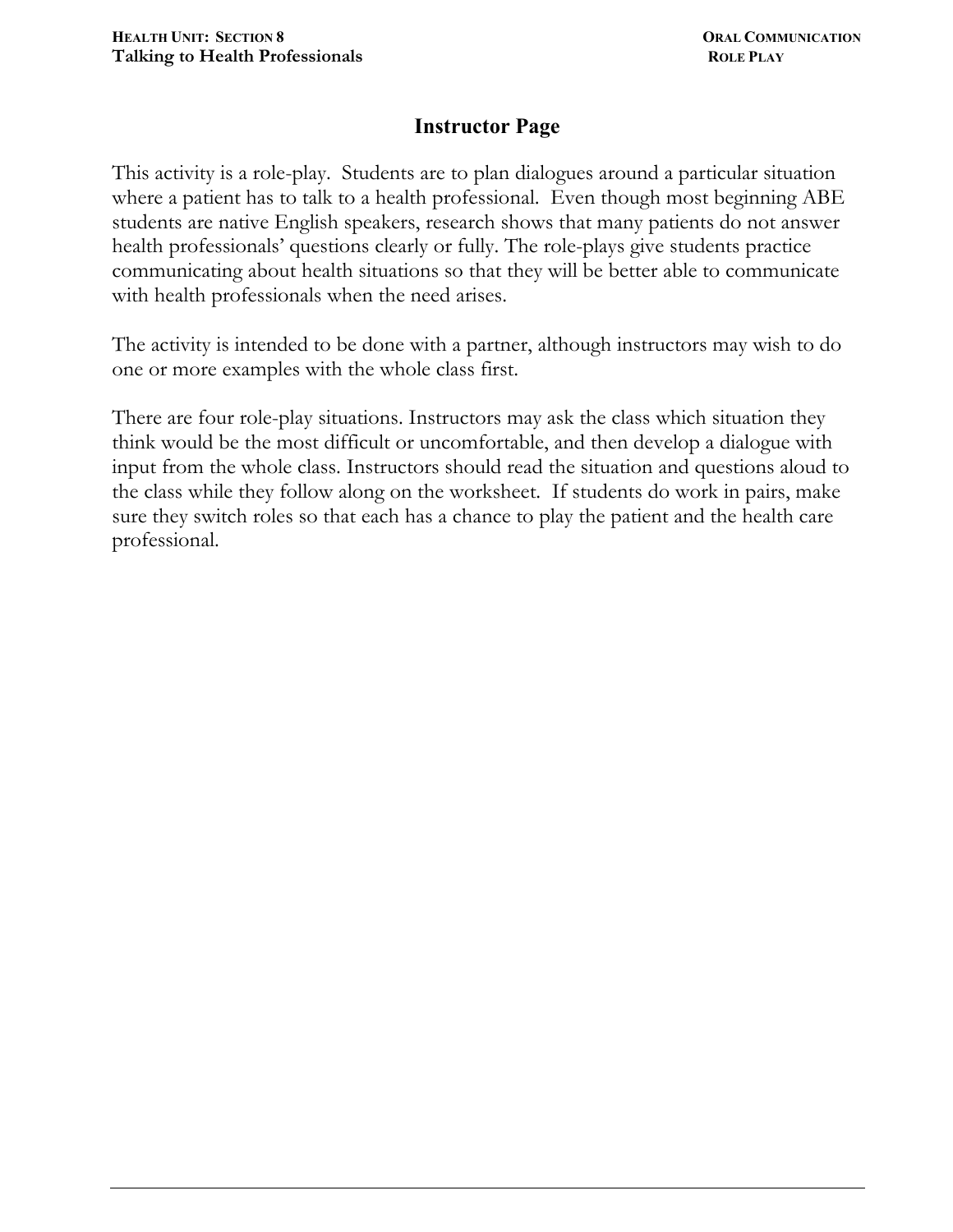## **Answering Health Professionals' Questions**

*Directions:* With a partner or with your class, choose one or more situations and plan a dialogue. Make sure that each partner has the opportunity to play both a health professional role and a patient role.

| <b>HEALTH PROFESSIONAL ROLE</b>                                                                                                                                                                                                                                                                                                                                                                                                                                                                                                                                                                    | <b>PATIENT ROLE</b>                                                                                                                                                                              |
|----------------------------------------------------------------------------------------------------------------------------------------------------------------------------------------------------------------------------------------------------------------------------------------------------------------------------------------------------------------------------------------------------------------------------------------------------------------------------------------------------------------------------------------------------------------------------------------------------|--------------------------------------------------------------------------------------------------------------------------------------------------------------------------------------------------|
| 1.a. You are a nurse practitioner.<br>Ask the patient the following questions:<br>1. Why are you here today?<br>2. Describe the pain.<br>3. When do you get the pain? Any special time of day?<br>After eating? Doing heavy lifting?<br>4. Do you have this pain all day long?<br>5. How long have you had this pain? Has it gotten worse<br>over time?<br>6. How bad is the pain? Show me on the Wong-Baker<br><b>FACES Pain Rating Scale.</b><br>7. Have you taken any medication for this pain? What<br>did you take? Did it work?<br>8. Is there anything else you can tell me about the pain? | 1.b. You are a patient<br>seeing a nurse practitioner<br>because you have had<br>a bad stomachache for<br>three days.<br>Answer the nurse<br>practitioner's questions<br>about your stomachache. |
| 2.a. You are a doctor.<br>Ask the patient the following questions:<br>1. Why are you here today?<br>2. Has your appetite changed?<br>3. When did this start?<br>4. Do you have any pain or feel ill when you eat?<br>After you eat?<br>5. Where is the pain?<br>6. Have you tried eating different kinds of foods?<br>7. Have you taken any new medication before this started?<br>8. How are things going in your life right now? Have you<br>been worried or upset about something?                                                                                                              | 2.b. You are a patient.<br>You have come to the clinic<br>because you have had<br>trouble eating for the past<br>two weeks.<br>Answer the doctor's<br>questions about your<br>appetite problem.  |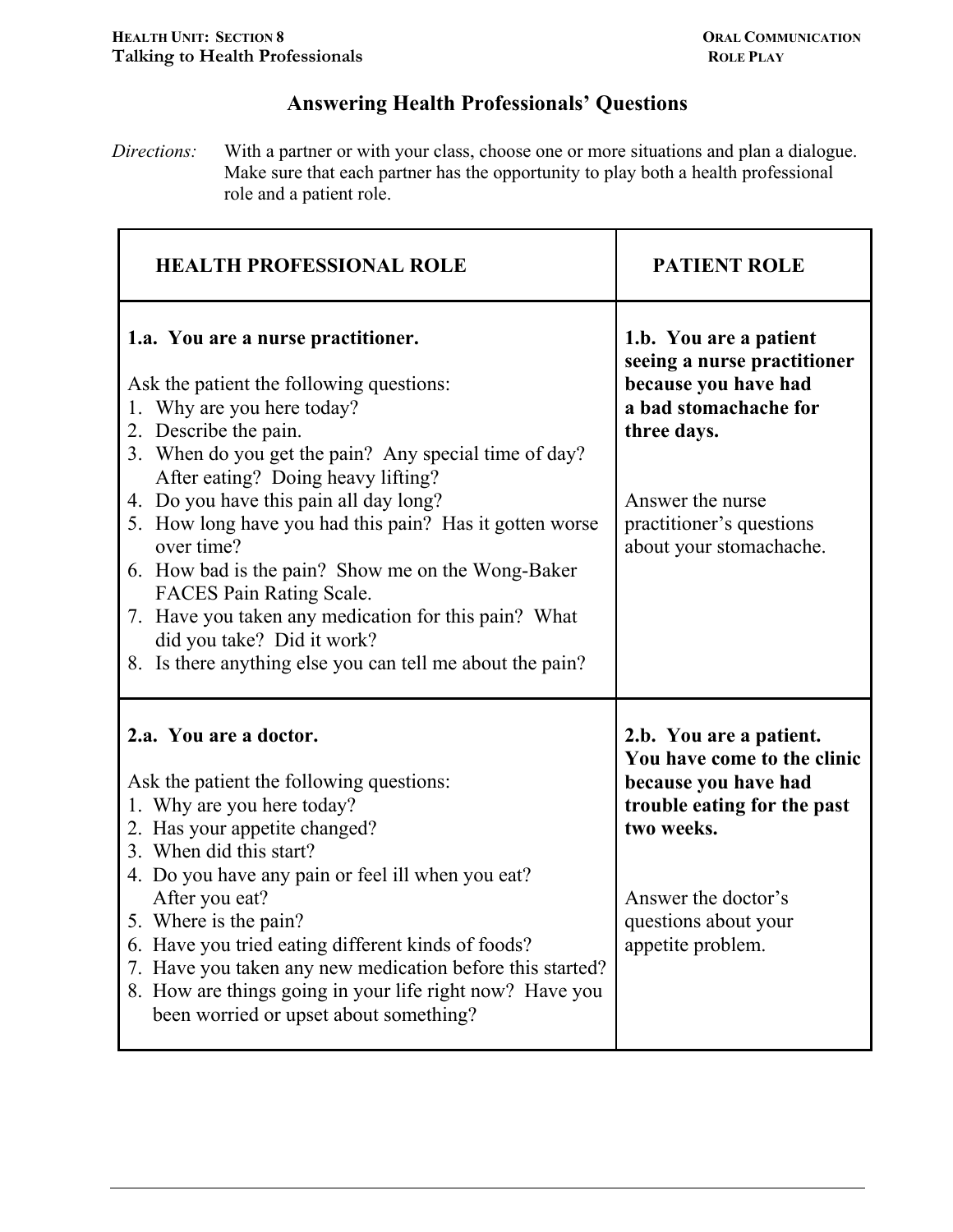## **Answering Health Professionals' Questions,** continued

| <b>HEALTH PROFESSIONAL ROLE</b>                                                                                                                                                                                                                                                                                                                                                                                                                                                                                                                                                                                                                                                                | <b>PATIENT ROLE</b>                                                                                                                                                                          |
|------------------------------------------------------------------------------------------------------------------------------------------------------------------------------------------------------------------------------------------------------------------------------------------------------------------------------------------------------------------------------------------------------------------------------------------------------------------------------------------------------------------------------------------------------------------------------------------------------------------------------------------------------------------------------------------------|----------------------------------------------------------------------------------------------------------------------------------------------------------------------------------------------|
| 3.a. You are a nurse in a clinic.<br>You see the patients before they see a doctor. Ask the<br>patient the following questions:<br>1. Why are you here today?<br>When did the pain first start? Has it gotten worse?<br>2.<br>3. Where on your back is the pain located?<br>Are you always in pain? When do you have the pain?<br>4.<br>5. Describe the pain.<br>6. How bad is the pain? Show me on the Wong-Baker<br><b>FACES Pain Rating Scale.</b><br>7. Have you taken any medication for this pain? What<br>did you take? Did it work?<br>8. Is there anything else you can tell me about the pain?                                                                                       | 3.b. You are a patient.<br>You have come to the clinic<br>because you have had a<br>backache for one week and<br>it's getting worse.<br>Answer the nurse's questions<br>about your backache. |
| 4.a. You are a physician assistant.<br>Ask the patient the following questions:<br>Why are you here today?<br>1.<br>2. Where is your headache located? Where does it hurt?<br>How often do you get these headaches (e.g., every day,<br>$3_{-}$<br>most days)? How long do they usually last?<br>4. How long have you been getting these headaches?<br>5. How bad is the pain? Show me on the Wong-Baker<br>FACES Pain Rating Scale. Is the level of pain always<br>the same?<br>Does anything specific bring on the headaches?<br>6.<br>Have you taken any medication for this pain? What<br>7.<br>did you take? Did it work?<br>Is there anything else you can tell me about the pain?<br>8. | 4.b. You are a patient<br>seeing the physician<br>assistant about the<br>headaches you've been<br>getting.<br>Answer the physician<br>assistant's questions.                                 |